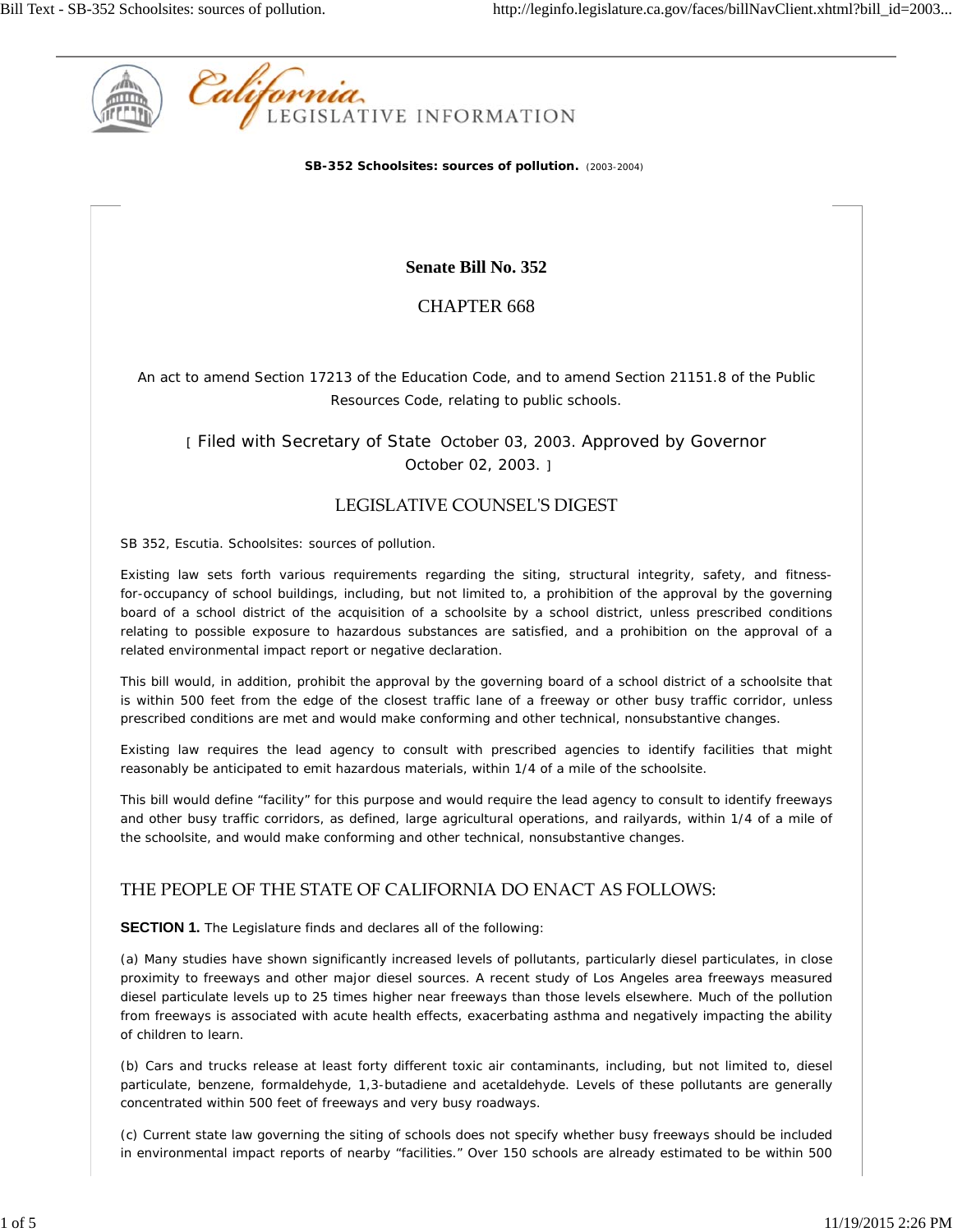feet of extremely high traffic roadways.

(d) A disproportionate number of economically disadvantaged pupils may be attending schools that are close to busy roads, putting them at an increased risk of developing bronchitis from elevated levels of several pollutants associated with traffic. Many studies have confirmed that increased wheezing and bronchitis occurs among children living in high traffic areas.

(e) It is therefore the intent of the Legislature to protect school children from the health risks posed by pollution from heavy freeway traffic and other nonstationary sources in the same way that they are protected from industrial pollution.

**SEC. 2.** Section 17213 of the Education Code is amended to read:

**17213.** The governing board of a school district may not approve a project involving the acquisition of a schoolsite by a school district, unless all of the following occur:

(a) The school district, as the lead agency, as defined in Section 21067 of the Public Resources Code, determines that the property purchased or to be built upon is not any of the following:

(1) The site of a current or former hazardous waste disposal site or solid waste disposal site, unless if the site was a former solid waste disposal site, the governing board of the school district concludes that the wastes have been removed.

(2) A hazardous substance release site identified by the Department of Toxic Substances Control in a current list adopted pursuant to Section 25356 of the Health and Safety Code for removal or remedial action pursuant to Chapter 6.8 (commencing with Section 25300) of Division 20 of the Health and Safety Code.

(3) A site that contains one or more pipelines, situated underground or aboveground, that carries hazardous substances, acutely hazardous materials, or hazardous wastes, unless the pipeline is a natural gas line that is used only to supply natural gas to that school or neighborhood.

(b) The school district, as the lead agency, as defined in Section 21067 of the Public Resources Code, in preparing the environmental impact report or negative declaration has consulted with the administering agency in which the proposed schoolsite is located, pursuant to Section 2735.3 of Title 19 of the California Code of Regulations, and with any air pollution control district or air quality management district having jurisdiction in the area, to identify both permitted and nonpermitted facilities within that district's authority, including, but not limited to, freeways and other busy traffic corridors, large agricultural operations, and railyards, within one-fourth of a mile of the proposed schoolsite, that might reasonably be anticipated to emit hazardous air emissions, or to handle hazardous or acutely hazardous materials, substances, or waste. The school district, as the lead agency, shall include a list of the locations for which information is sought.

(c) The governing board of the school district makes one of the following written findings:

(1) Consultation identified none of the facilities or significant pollution sources specified in subdivision (b).

(2) The facilities or other pollution sources specified in subdivision (b) exist, but one of the following conditions applies:

(A) The health risks from the facilities or other pollution sources do not and will not constitute an actual or potential endangerment of public health to persons who would attend or be employed at the school.

(B) The governing board finds that corrective measures required under an existing order by another governmental entity that has jurisdiction over the facilities or other pollution sources will, before the school is occupied, result in the mitigation of all chronic or accidental hazardous air emissions to levels that do not constitute an actual or potential endangerment of public health to persons who would attend or be employed at the proposed school. If the governing board makes this finding, the governing board shall also make a subsequent finding, prior to the occupancy of the school, that the emissions have been mitigated to these levels.

(C) For a schoolsite with a boundary that is within 500 feet of the edge of the closest traffic lane of a freeway or other busy traffic corridor, the governing board of the school district determines, through analysis pursuant to paragraph (2) of subdivision (b) of Section 44360 of the Health and Safety Code, based on appropriate air dispersion modeling, and after considering any potential mitigation measures, that the air quality at the proposed site is such that neither short-term nor long-term exposure poses significant health risks to pupils.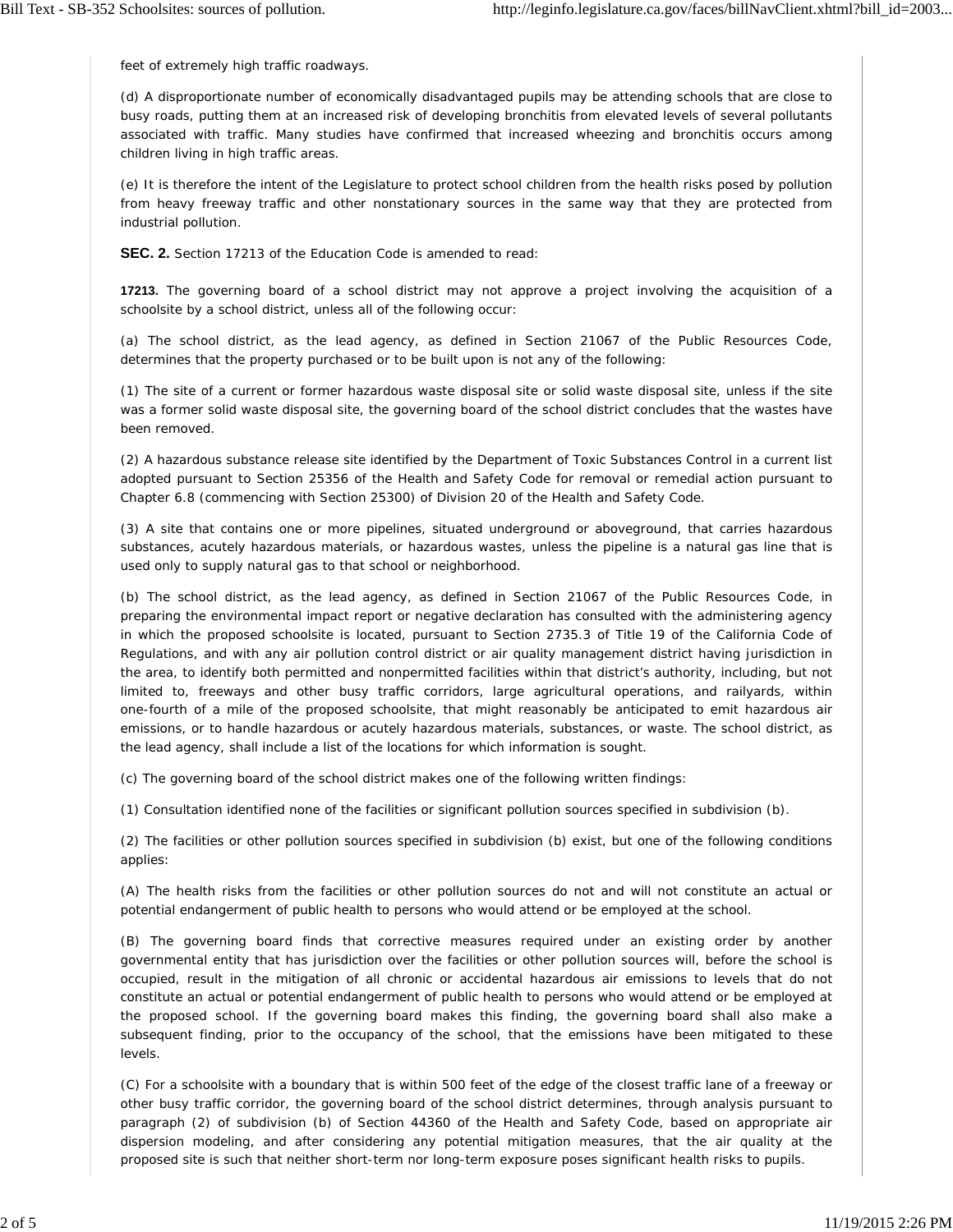(D) The governing board finds that neither of the conditions set forth in subparagraph (B) or (C) can be met, and the school district is unable to locate an alternative site that is suitable due to a severe shortage of sites that meet the requirements in subdivision (a) of Section 17213. If the governing board makes this finding, the governing board shall adopt a statement of Overriding Considerations pursuant to Section 15093 of Title 14 of the California Code of Regulations.

(d) As used in this section:

(1) "Hazardous air emissions" means emissions into the ambient air of air contaminants that have been identified as a toxic air contaminant by the State Air Resources Board or by the air pollution control officer for the jurisdiction in which the project is located. As determined by the air pollution control officer, hazardous air emissions also means emissions into the ambient air from any substance identified in subdivisions (a) to (f), inclusive, of Section 44321 of the Health and Safety Code.

(2) "Hazardous substance" means any substance defined in Section 25316 of the Health and Safety Code.

(3) "Acutely hazardous material" means any material defined pursuant to subdivision (a) of Section 25532 of the Health and Safety Code.

(4) "Hazardous waste" means any waste defined in Section 25117 of the Health and Safety Code.

(5) "Hazardous waste disposal site" means any site defined in Section 25114 of the Health and Safety Code.

(6) "Administering agency" means any agency designated pursuant to Section 25502 of the Health and Safety Code.

(7) "Handle" means handle as defined in Article 1 (commencing with Section 25500) of Chapter 6.95 of Division 20 of the Health and Safety Code.

(8) "Facilities" means any source with a potential to use, generate, emit or discharge hazardous air pollutants, including, but not limited to, pollutants that meet the definition of a hazardous substance, and whose process or operation is identified as an emission source pursuant to the most recent list of source categories published by the California Air Resources Board.

(9) "Freeway or other busy traffic corridors" means those roadways that, on an average day, have traffic in excess of 50,000 vehicles in a rural area as defined in Section 50101 of the Health and Safety Code, and 100,000 vehicles in an urban area, as defined in Section 50104.7 of the Health and Safety Code.

**SEC. 3.** Section 21151.8 of the Public Resources Code is amended to read:

**21151.8.** (a) An environmental impact report or negative declaration may not be approved for any project involving the purchase of a schoolsite or the construction of a new elementary or secondary school by a school district unless all of the following occur:

(1) The environmental impact report or negative declaration includes information that is needed to determine if the property proposed to be purchased, or to be constructed upon, is any of the following:

(A) The site of a current or former hazardous waste disposal site or solid waste disposal site and, if so, whether the wastes have been removed.

(B) A hazardous substance release site identified by the Department of Toxic Substances Control in a current list adopted pursuant to Section 25356 of the Health and Safety Code for removal or remedial action pursuant to Chapter 6.8 (commencing with Section 25300) of Division 20 of the Health and Safety Code.

(C) A site that contains one or more pipelines, situated underground or aboveground, that carries hazardous substances, acutely hazardous materials, or hazardous wastes, unless the pipeline is a natural gas line that is used only to supply natural gas to that school or neighborhood, or other nearby schools.

(D) A site that is within 500 feet of the edge of the closest traffic lane of a freeway or other busy traffic corridor.

(2) The school district, as the lead agency, in preparing the environmental impact report or negative declaration has notified in writing and consulted with the administering agency in which the proposed schoolsite is located, pursuant to Section 2735.3 of Title 19 of the California Code of Regulations, and with any air pollution control district or air quality management district having jurisdiction in the area, to identify both permitted and nonpermitted facilities within that district's authority, including, but not limited to, freeways and busy traffic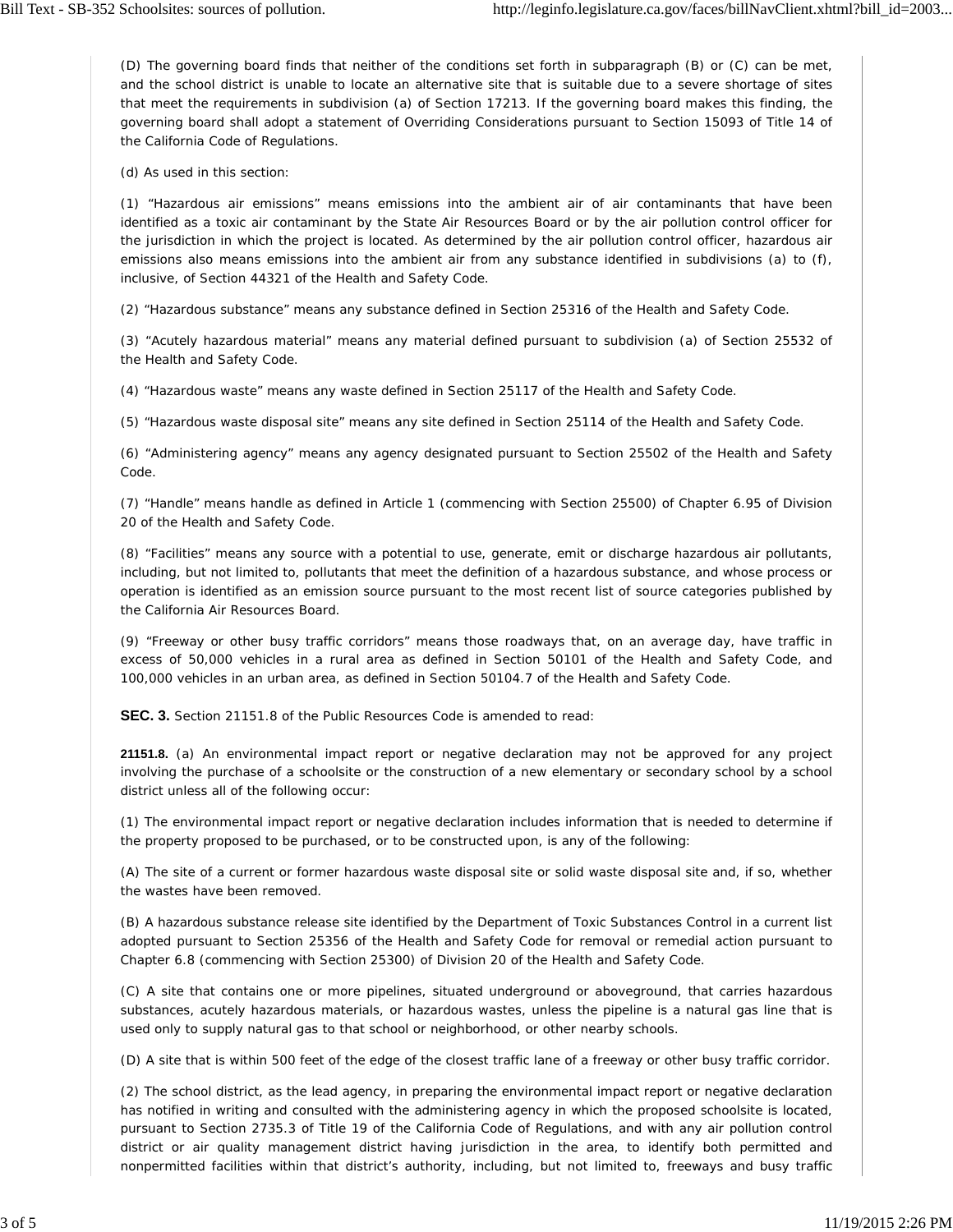corridors, large agricultural operations, and railyards, within one-fourth of a mile of the proposed schoolsite, that might reasonably be anticipated to emit hazardous emissions or handle hazardous or acutely hazardous materials, substances, or waste. The notification by the school district, as the lead agency, shall include a list of the locations for which information is sought.

(3) The governing board of the school district makes one of the following written findings:

(A) Consultation identified no facilities of this type or other significant pollution sources specified in paragraph  $(2).$ 

(B) The facilities or other pollution sources specified in paragraph (2) exist, but one of the following conditions applies:

(i) The health risks from the facilities or other pollution sources do not and will not constitute an actual or potential endangerment of public health to persons who would attend or be employed at the proposed school.

(ii) Corrective measures required under an existing order by another agency having jurisdiction over the facilities or other pollution sources will, before the school is occupied, result in the mitigation of all chronic or accidental hazardous air emissions to levels that do not constitute an actual or potential endangerment of public health to persons who would attend or be employed at the proposed school. If the governing board makes a finding pursuant to this clause, it shall also make a subsequent finding, prior to occupancy of the school, that the emissions have been so mitigated.

(iii) For a schoolsite with a boundary that is within 500 feet of the edge of the closest traffic lane of a freeway or other busy traffic corridor, the governing board of the school district determines, through analysis pursuant to paragraph (2) of subdivision (b) of Section 44360 of the Health and Safety Code, based on appropriate air dispersion modeling, and after considering any potential mitigation measures, that the air quality at the proposed site is such that neither short-term nor long-term exposure poses significant health risks to pupils.

(C) The facilities or other pollution sources specified in paragraph (2) exist, but conditions in clause (i), (ii) or (iii) of subparagraph (B) cannot be met, and the school district is unable to locate an alternative site that is suitable due to a severe shortage of sites that meet the requirements in subdivision (a) of Section 17213 of the Education Code. If the governing board makes this finding, the governing board shall adopt a statement of Overriding Considerations pursuant to Section 15093 of Title 14 of the California Code of Regulations.

(4) Each administering agency, air pollution control district, or air quality management district receiving written notification from a lead agency to identify facilities pursuant to paragraph (2) shall provide the requested information and provide a written response to the lead agency within 30 days of receiving the notification. The environmental impact report or negative declaration shall be conclusively presumed to comply with this section as to the area of responsibility of any agency that does not respond within 30 days.

(b) If a school district, as a lead agency, has carried out the consultation required by paragraph (2) of subdivision (a), the environmental impact report or the negative declaration shall be conclusively presumed to comply with this section, notwithstanding any failure of the consultation to identify an existing facility or other pollution source specified in paragraph (2) of subdivision (a).

(c) As used in this section and Section 21151.4, the following definitions shall apply:

(1) "Hazardous substance" means any substance defined in Section 25316 of the Health and Safety Code.

(2) "Acutely hazardous material" means any material defined pursuant to subdivision (a) of Section 25532 of the Health and Safety Code.

(3) "Hazardous waste" means any waste defined in Section 25117 of the Health and Safety Code.

(4) "Hazardous waste disposal site" means any site defined in Section 25114 of the Health and Safety Code.

(5) "Hazardous air emissions" means emissions into the ambient air of air contaminants that have been identified as a toxic air contaminant by the State Air Resources Board or by the air pollution control officer for the jurisdiction in which the project is located. As determined by the air pollution control officer, hazardous air emissions also means emissions into the ambient air from any substances identified in subdivisions (a) to (f), inclusive, of Section 44321 of the Health and Safety Code.

(6) "Administering agency" means an agency designated pursuant to Section 25502 of the Health and Safety Code.